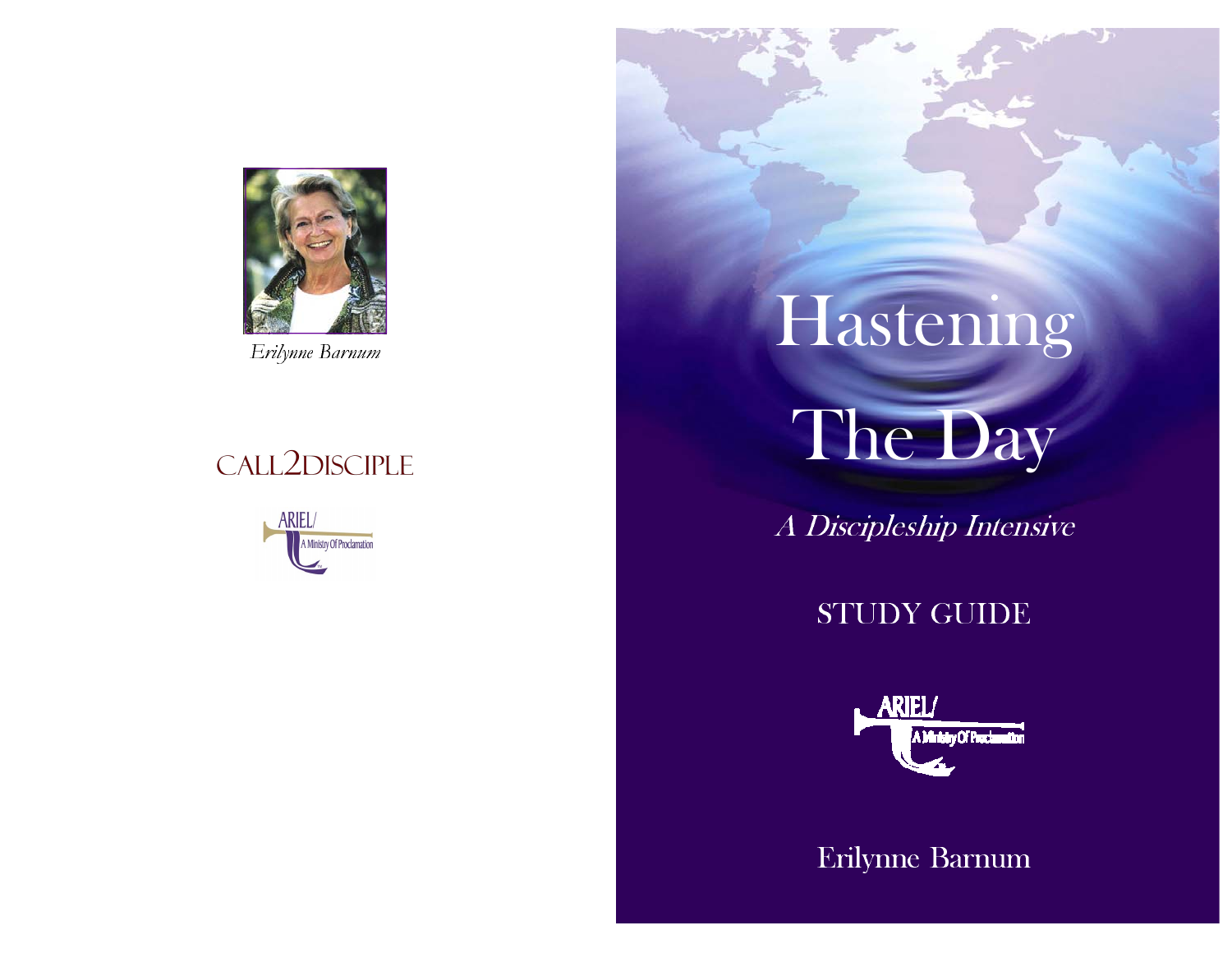### Hastening The Day

A Discipleship Intensive

#### STUDY GUIDE

Erilynne. Barnum

Recommended use of Hastening The Day as A Discipleship Intensive is Discipleship Teaching (approx. 45 mins.) Small Group (approx. 45 mins.) Reflection / Application Teaching (approx. 20 mins.)

If your schedule does not allow for the above pattern the Application Teaching can also be used as a preparation for small group facilitators.

> Copyright © 2006 by Erilynne Barnum All rights reserved. Lesson outlines in this study guide maybe reproduced only for small group handouts.

> > For information:

call2disciplePO Box 1493Fairfield, CT 06825 203.383.9320call2disciple@gmail.com

www.call2disciple.com

# CALL2DISCIPLE



Ariel /A Ministry of Proclamation

is a trademark of Ariel/A Ministry of Proclamation

#### **DISCUSSION:**

- • In what ways have you been aware of living in the 'state' of His Grace?
- • How have you been aware of His growing you in the knowledge of the Lord Jesus Christ?
- • Talk about how this series has impacted your growth in His grace and knowledge.

**\_\_\_\_\_\_\_\_\_\_\_\_\_\_\_\_\_\_\_\_\_\_\_\_\_\_\_\_\_\_\_\_\_\_\_\_\_\_\_\_\_\_\_\_\_\_\_\_\_\_\_\_\_\_\_\_\_ \_\_\_\_\_\_\_\_\_\_\_\_\_\_\_\_\_\_\_\_\_\_\_\_\_\_\_\_\_\_\_\_\_\_\_\_\_\_\_\_\_\_\_\_\_\_\_\_\_\_\_\_\_\_\_\_\_**

**\_\_\_\_\_\_\_\_\_\_\_\_\_\_\_\_\_\_\_\_\_\_\_\_\_\_\_\_\_\_\_\_\_\_\_\_\_\_\_\_\_\_\_\_\_\_\_\_\_\_\_\_\_\_\_\_\_ \_\_\_\_\_\_\_\_\_\_\_\_\_\_\_\_\_\_\_\_\_\_\_\_\_\_\_\_\_\_\_\_\_\_\_\_\_\_\_\_\_\_\_\_\_\_\_\_\_\_\_\_\_\_\_\_\_ \_\_\_\_\_\_\_\_\_\_\_\_\_\_\_\_\_\_\_\_\_\_\_\_\_\_\_\_\_\_\_\_\_\_\_\_\_\_\_\_\_\_\_\_\_\_\_\_\_\_\_\_\_\_\_\_\_**

**\_\_\_\_\_\_\_\_\_\_\_\_\_\_\_\_\_\_\_\_\_\_\_\_\_\_\_\_\_\_\_\_\_\_\_\_\_\_\_\_\_\_\_\_\_\_\_\_\_\_\_\_\_\_\_\_\_ \_\_\_\_\_\_\_\_\_\_\_\_\_\_\_\_\_\_\_\_\_\_\_\_\_\_\_\_\_\_\_\_\_\_\_\_\_\_\_\_\_\_\_\_\_\_\_\_\_\_\_\_\_\_\_\_\_ \_\_\_\_\_\_\_\_\_\_\_\_\_\_\_\_\_\_\_\_\_\_\_\_\_\_\_\_\_\_\_\_\_\_\_\_\_\_\_\_\_\_\_\_\_\_\_\_\_\_\_\_\_\_\_\_\_**

**\_\_\_\_\_\_\_\_\_\_\_\_\_\_\_\_\_\_\_\_\_\_\_\_\_\_\_\_\_\_\_\_\_\_\_\_\_\_\_\_\_\_\_\_\_\_\_\_\_\_\_\_\_\_\_\_\_ \_\_\_\_\_\_\_\_\_\_\_\_\_\_\_\_\_\_\_\_\_\_\_\_\_\_\_\_\_\_\_\_\_\_\_\_\_\_\_\_\_\_\_\_\_\_\_\_\_\_\_\_\_\_\_\_\_ \_\_\_\_\_\_\_\_\_\_\_\_\_\_\_\_\_\_\_\_\_\_\_\_\_\_\_\_\_\_\_\_\_\_\_\_\_\_\_\_\_\_\_\_\_\_\_\_\_\_\_\_\_\_\_\_\_**

**\_\_\_\_\_\_\_\_\_\_\_\_\_\_\_\_\_\_\_\_\_\_\_\_\_\_\_\_\_\_\_\_\_\_\_\_\_\_\_\_\_\_\_\_\_\_\_\_\_\_\_\_\_\_\_\_\_ \_\_\_\_\_\_\_\_\_\_\_\_\_\_\_\_\_\_\_\_\_\_\_\_\_\_\_\_\_\_\_\_\_\_\_\_\_\_\_\_\_\_\_\_\_\_\_\_\_\_\_\_\_\_\_\_\_**

#### **REFLECTION / APPLICATION:**

*"...that the God of our Lord Jesus Christ, the Father of glory, may give to you a spirit of wisdom and revelation in the knowledge of Him. I pray that the eyes of your heart may be enlightened so that you may know what is the hope of His calling, what are the riches of the glory of His inheritance in the saints and what is the surpassing greatness of His power toward us who believe." Ephesians 1:17-19a*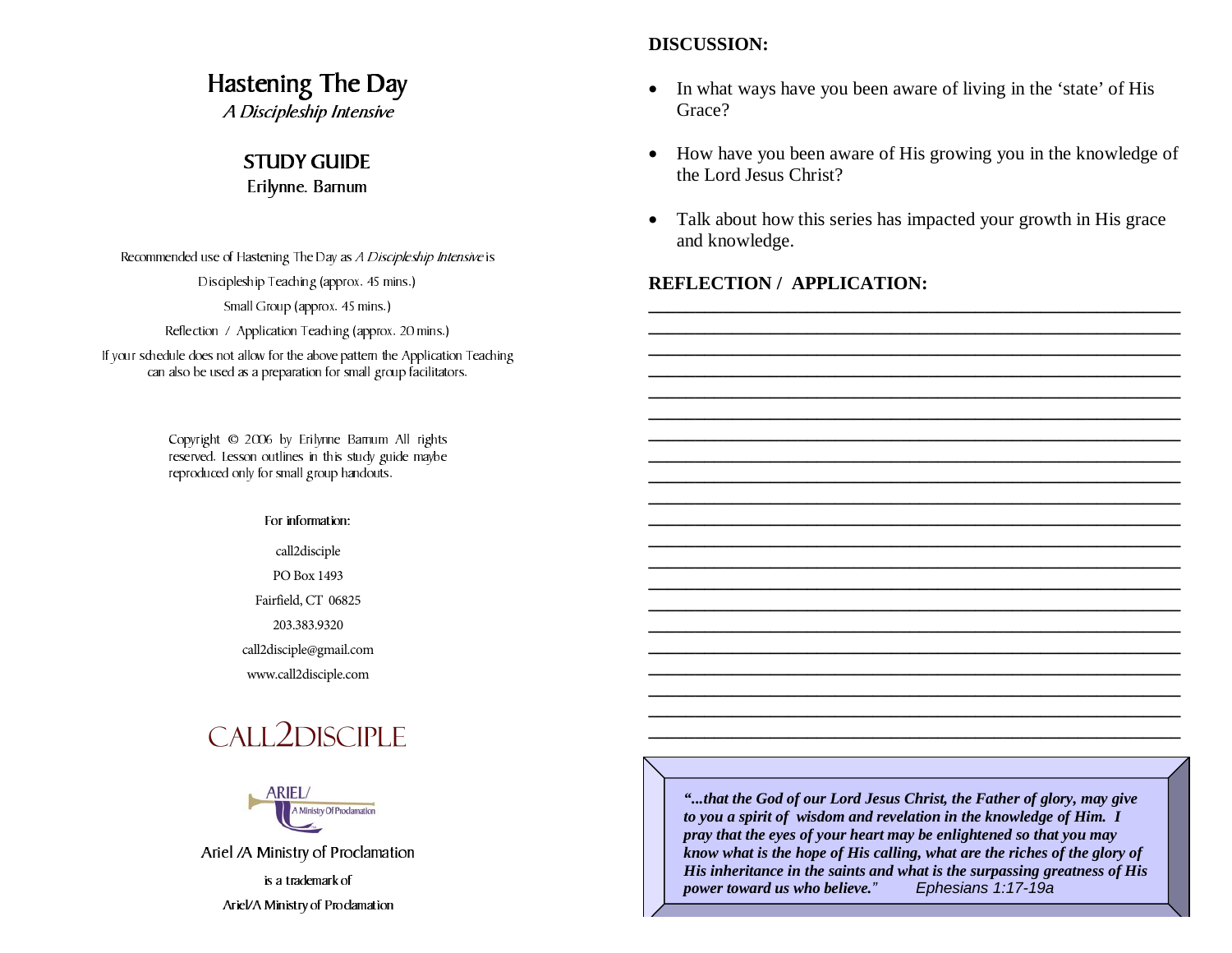## *Lesson 6 "Christian, Keep Growing"*

**INTRO:** The Apostle has been telling us of the coming Day of the Lord and in light of this how we as Christians are to live our lives. As Peter ends his message to us, he calls us to "grow in the grace and knowledge of our Lord and Savior Jesus Christ." What does it mean to grow in grace…and grow in the knowledge of Jesus?

#### **TEACHING:** *scriptures taken from NASB*

• **Why Grow?**

•

 $\Rightarrow$  Growth is necessary

| -- Never 'mechanical'    |                                    |
|--------------------------|------------------------------------|
| Always 'organia' (yital) | $M_{\odot}$ <sub>r</sub> $4.26$ 32 |

| -- Always Organic, Vital                             | NIATK 4.20-32     |
|------------------------------------------------------|-------------------|
| $\Rightarrow$ NT Scriptures speak of the progression |                   |
| -- 'born again'                                      | <b>John 3:3-6</b> |
| -- 'babes in Christ'                                 | 1 Cor 3:1         |
| -- 'putting away childish things'                    | 1 Cor 13.11       |
| in Grace??                                           |                   |
| $\Rightarrow$ It is not 'graciousness' alone         |                   |
| possession of Christian 'graces' alone               |                   |
| $\Rightarrow$ BUTGrace is God's favor given in Jesus | <b>John 1:16</b>  |
| -- Living (standing) in a 'state of grace'           | <b>Rom 5:2</b>    |
| -- Saved from sin and self                           | Rom 5:9-10        |
|                                                      |                   |

- -- Method: Obedience **Rom 6:14**
- • **…in knowledge**
	- ⇒ growing in understanding of the truth in Jesus Christ
		- -- the whole plan and purpose of God's salvation
		- -- the whole of God's plan for the world and cosmos
		- -- the nature of spiritual conflict
	- ⇒ grounded in
		- -- doctrinal truth through the Scriptures
		- -- the knowledge of Him **Phil 3:10**

In these upcoming sessions what we will be studying is the Biblical view of the course of the world's history and future, especially as presented by the Apostle Peter in 2 Peter 3:10-18. This is certainly a central theme in the New Testament standing out prominently in every epistle. You can find reference to it in every Book somewhere and in the Gospels our Lord Jesus Christ was constantly speaking of it.

This is a subject which receives a good deal of attention today. Because of world wars, continuing areas of harsh military conflict, the uncertainty of life between the wars, "9/11" and the present War on Terror, it isn't at all surprising that people who think at all are asking such questions as:

- $\blacksquare$  Is there any purpose in any of it?
- Is there any object to it all?
- $\blacksquare$ What is it all leading to?
- What really lies ahead of us?

All of us desire to know if there is any real "purpose" to life because that will, in turn, affect the way in which we live our life. This is exactly the point with which Peter deals so clearly in the passage we will be looking at in the coming months.

Current world philosophies include a kind of "progressive inevitability" by which all things continue and progress along (even God); a theory of "cycles" (which the ancient Greeks also believed) in which proponents say that history is nothing but a turning round in cycles; the scientific view of today which compares the world as we know it to a clock which has been wound up but which is gradually unwinding itself and running down – there will be an end of time and history will end; and, then, the current view of today's historians which simply states that history is a meaningless, lawless and shapeless sequence of events.

Taking all these theories and putting them over against the biblical view shows us that the view of the bible is altogether different from everything else. History, says the bible, first and foremost is definitely under the control of God. It is not blind, unintelligible or unintelligent. The Bible tells us that God began the process, invented time, brought time into the scheme of things and that He is sovereign over it. The Bible tell us that it is GOD'S REVELATION and if you look at history in the light of it you will see how it is being worked out.

The Christian is one who really lives in the light of the Biblical view of history and believes that this world, because of sin, must ultimately be destroyed. The Biblical prediction is 'wars and rumors of wars' and 'troubles'. We are not to be depressed by it. The hope of the Christian is the new heaven and the new earth, the glory which is awaiting us with God in Christ.

Whatever we have to endure in life, whatever circumstances may do to us, if we are children of God in Jesus Christ, we are heirs of God and joint-heirs with Christ. And, as certainly as we are alive today, there is a new heaven and a new earth coming, and if you and I belong to Christ we are going to live in that world. That is the doctrine that was preached to the first Christians. That is the doctrine that enabled them to die gladly for that faith and which has sustained God's people throughout all of history. It is the only true optimism today.

Let us listen to the words of the Apostle Peter and others in the Bible who teach us to wait for that blessed hope. That we may even long for and look for the glory that is yet to be revealed, which is God's promise to His own children in Jesus Christ our Lord.

Amen!

Erilynne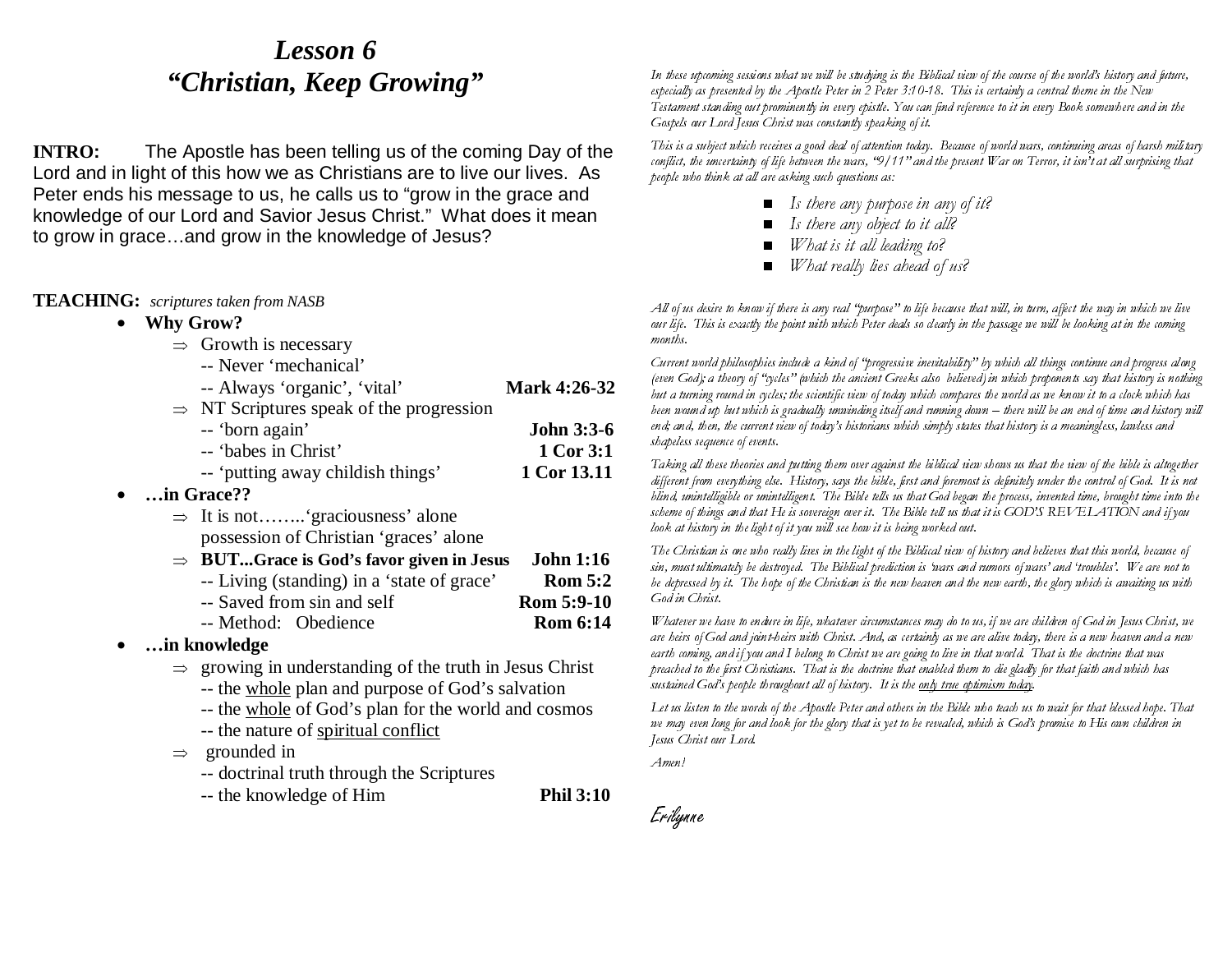## *Lesson 1 "What Does The Future Hold?"*

**INTRO:** Whenever we pray "Thy Kingdom come...", we are asking the Lord two things. We are asking for Him to intervene in our world and, we are also asking Him to bring about His kingdom. We, as Christians, know that ultimately God is sovereign over time, that there is ultimately an end to history as we know it, and that our hope is in His intervention in history, in our lives. What is it that the Bible teaches about these things?

#### **TEACHING:** *scriptures taken from NASB*

.

•

**What's** 

|                   | The coming of the "Day of the Lord"                         | 2 Pet 3:10          |
|-------------------|-------------------------------------------------------------|---------------------|
|                   | $\Rightarrow$ "will come like a thief"                      | Matt 24:42-44       |
|                   |                                                             | Luke 12:35-40       |
|                   |                                                             | 1 Thess 5:1-11      |
|                   | $\Rightarrow$ "heavens will pass away with a roar"          | <b>Isaiah 34:4</b>  |
|                   |                                                             | 2 Pet 3:7,12        |
|                   | $\Rightarrow$ "the elements will be destroyed"              | <b>Isaiah 24:19</b> |
|                   |                                                             | <b>Micah 1:1-4</b>  |
|                   | $\Rightarrow$ "the earth 'and its works' will be burned up" |                     |
|                   |                                                             | 1 Cor 3:10-15       |
|                   |                                                             |                     |
|                   | How can there be any hope?                                  |                     |
|                   | $\Rightarrow$ "looking forward"                             |                     |
|                   | -- to the Day and His coming                                |                     |
|                   |                                                             | 2 Pet 3:12          |
|                   | -- beyond the predicted                                     | 2 Pet 3:13          |
|                   | -- to the new                                               | 2 Pet 3:14          |
|                   |                                                             |                     |
| s the connection? |                                                             |                     |
|                   | $\Rightarrow$ Not an impersonal cosmic implosion            | 2 Pet 3:14          |
|                   | -- an encounter with the personal and living God            |                     |
|                   |                                                             | <b>Acts 1:9-11</b>  |
|                   | -- our response matters                                     | 1 Cor 1:4-9         |
|                   | -- our responsibility is great                              | 2 Pet 3:11          |
|                   |                                                             | 2 Pet 3:8-9         |

#### **DISCUSSION:**

- • In what ways have you thought about the Lord's return in reference to your own life?
- • Do you think it's possible to fulfill the demands of, and enjoy, our everyday life and still eagerly anticipate the second coming of the Lord Jesus? In what ways can we do that?
- • Talk about how you feel in reference to being instruments to help bring about the Lord's return.

#### **REFLECTION / APPLICATION:**



*Read and Journal: 2 Peter 3:10-18, Romans 5 and John 1:9-18*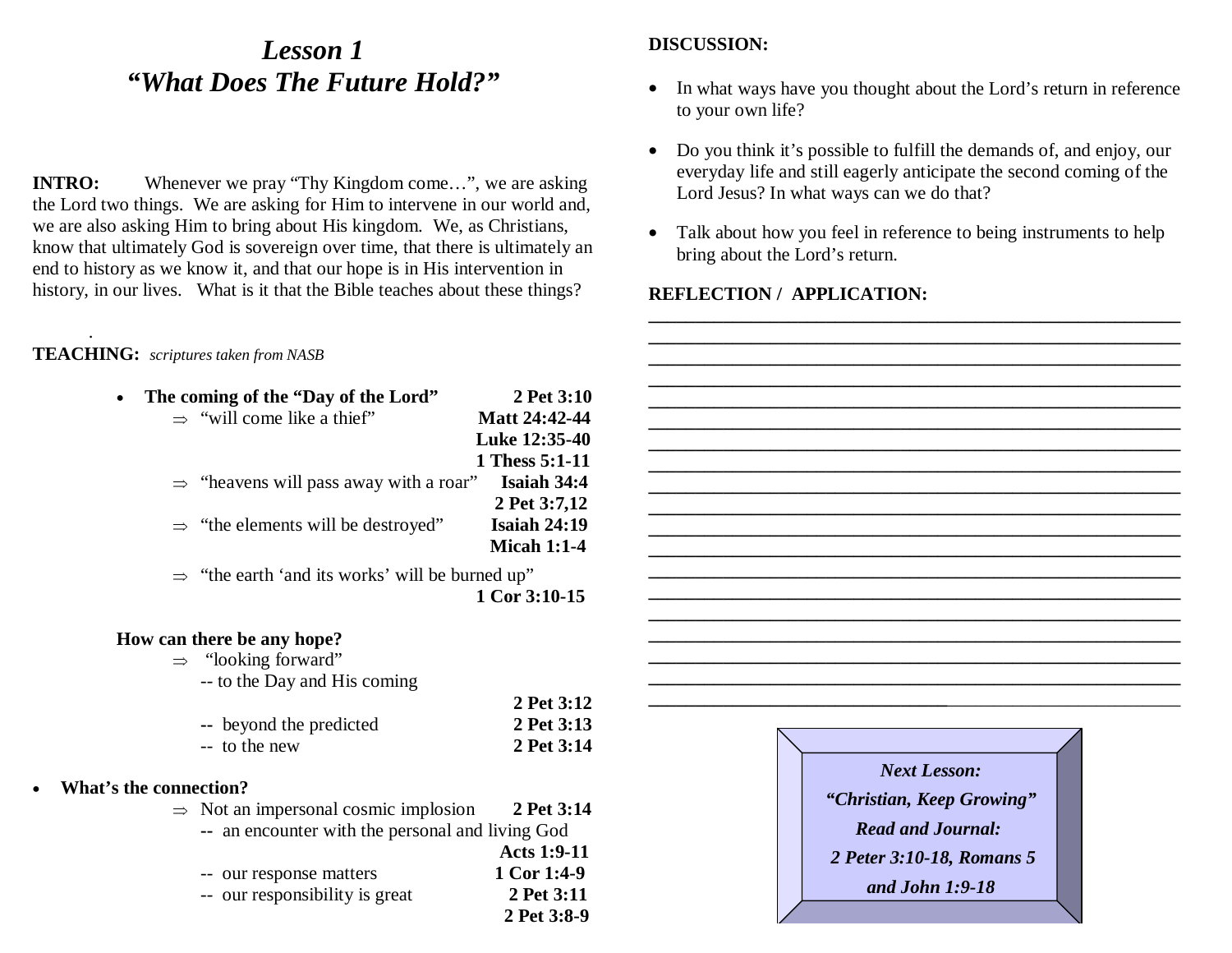## *Lesson 5 "How Can We Speed 'The Day'?"*

**INTRO** As we continue to look at this passage in  $2<sup>nd</sup>$  Peter, we discover that in some way we seem to be able to "hasten" or "speed" this "day of the Lord". Is this really possible? It is not that God's time is changeable, but He appoints us as instruments of accomplishing those things which must be first before that "day" can come. What things are to be accomplished?

#### **TEACHING:** *scriptures taken from NASB*

| "Looking for (eagerly awaiting, expectant)      | 2 Peter 3:12-14           |
|-------------------------------------------------|---------------------------|
| $\Rightarrow$ His coming                        | <b>Rev 22:20</b>          |
| $\Rightarrow$ a new heavens and new earth       | Is $65:17-25$             |
| $\Rightarrow$ to be found faithful by Him       | <b>Luke 18:1-8</b>        |
| <b>Praying for</b>                              |                           |
| $\Rightarrow$ His testimony confirmed in us     | 1 Cor 1:4-9               |
| $\Rightarrow$ our future transformation         | Phil 3:20-4:1             |
| $\Rightarrow$ 'Thy kingdom come'(Lord's Prayer) | <b>Matt 6:9-13</b>        |
| Preaching the Gospel to all nations and,        |                           |
| bringing those to salvation for whom the        |                           |
| longsuffering of God waits to save              | Luke 24:45-49             |
| $\Rightarrow$ verbal testimony                  | <b>Acts 1:7-8</b>         |
| $\Rightarrow$ preaching                         | Rom 10:9-15               |
| $\Rightarrow$ Prayer, love and mercy            | <b>Jude 20-25</b>         |
| <b>Living holy and Godly lives</b>              | <b>Rom 8:1-25</b>         |
| $\Rightarrow$ if His coming is delayed because  |                           |
| of our sin then we can encourage His            |                           |
| return by our obedience                         | 2 Pet 3:11 & 14           |
|                                                 | Acts 3:18-21, Rom 8:12-17 |
|                                                 |                           |

#### **DISCUSSION:**

- • In the face of such predicted destruction how do I feel about it all? What are my fears? My hopes?
- • What do I feel about things as they are at this present time? In the world around us? In my life? Do my fears overshadow the hope that is real in Jesus?
- • Share how we can respond to the invitation of the Lord to look beyond the judgment to come and long for His coming and our being with Him.



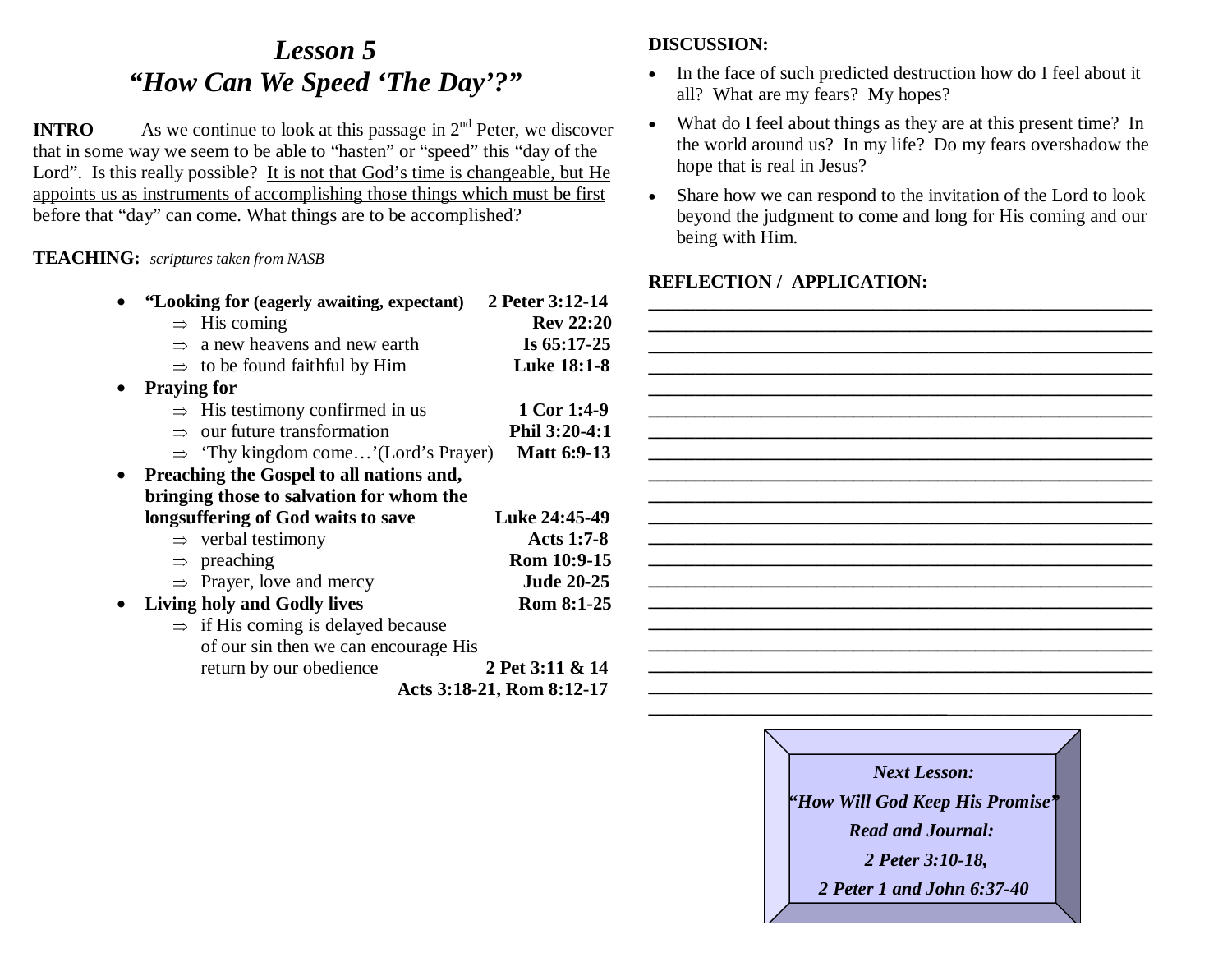## *Lesson 2 "How Will God Keep His Promise?"*

**INTRO:** In the 65<sup>th</sup> chapter of the book of Isaiah and verse 17, God makes this promise through the prophet:

#### **"For behold, I create new heavens and a new earth; and the former things shall not be remembered or come to mind."**

Peter reminds us of this promise in 2 Peter 3:13. How is God going to keep this promise?

#### **TEACHING:** *scriptures taken from NIV*

• **He has done it……..**  $\Rightarrow$  the whole purpose of God -- first time around **Gen 1:1-2:4 --** the curse of human sin **Gen 3:17-18**  $\Rightarrow$  salvation -- one will come **Gen 3:15 --** the promise through a people **Isaiah 9:6-7 -- Jesus has come Gal 4:3-7**• **He is doing it……..** ⇒ the promise of things to come -- a new kind of world **Isaiah 11:6-9 --** the peaceable kingdom ⇒ renewal and restoration **Isaiah 65:17-25 --** creation is waiting **Rom 8:20-23**  -- Christians are waiting **2 Cor 3:18** • **He will do it…...**  $\Rightarrow$  what we are hoping for **Rom 8:23-24** -- the "new" heavens and earth **2 Pet 3:13**-- promise fulfilled **Rev 21 & 22** ⇒ transformation longed for -- being "richly welcomed" **2 Pet 1:11 --** being like Him **Phil 3:20-21**  -- receiving the inheritance **Rom 8:16-17**

#### **DISCUSSION:**

- • Share times when you have experienced remembering certain basic truths in your life and been strengthened in the moment by them.
- • What are some of the situations and times when you have felt it the hardest to stand firm on the truth? Why did that happen?
- $\bullet$  What are some of the things we can do to be on our guard and to keep on the alert?

**\_\_\_\_\_\_\_\_\_\_\_\_\_\_\_\_\_\_\_\_\_\_\_\_\_\_\_\_\_\_\_\_\_\_\_\_\_\_\_\_\_\_\_\_\_\_\_\_\_\_\_\_\_\_\_\_\_ \_\_\_\_\_\_\_\_\_\_\_\_\_\_\_\_\_\_\_\_\_\_\_\_\_\_\_\_\_\_\_\_\_\_\_\_\_\_\_\_\_\_\_\_\_\_\_\_\_\_\_\_\_\_\_\_\_ \_\_\_\_\_\_\_\_\_\_\_\_\_\_\_\_\_\_\_\_\_\_\_\_\_\_\_\_\_\_\_\_\_\_\_\_\_\_\_\_\_\_\_\_\_\_\_\_\_\_\_\_\_\_\_\_\_**

**\_\_\_\_\_\_\_\_\_\_\_\_\_\_\_\_\_\_\_\_\_\_\_\_\_\_\_\_\_\_\_\_\_\_\_\_\_\_\_\_\_\_\_\_\_\_\_\_\_\_\_\_\_\_\_\_\_ \_\_\_\_\_\_\_\_\_\_\_\_\_\_\_\_\_\_\_\_\_\_\_\_\_\_\_\_\_\_\_\_\_\_\_\_\_\_\_\_\_\_\_\_\_\_\_\_\_\_\_\_\_\_\_\_\_ \_\_\_\_\_\_\_\_\_\_\_\_\_\_\_\_\_\_\_\_\_\_\_\_\_\_\_\_\_\_\_\_\_\_\_\_\_\_\_\_\_\_\_\_\_\_\_\_\_\_\_\_\_\_\_\_\_**

| <b>Next Lesson:</b><br>"How Can We Speed 'The Day'?"<br><b>Read and Journal:</b><br>2 Peter 3:10-18<br>and Romans 8:1-25 |
|--------------------------------------------------------------------------------------------------------------------------|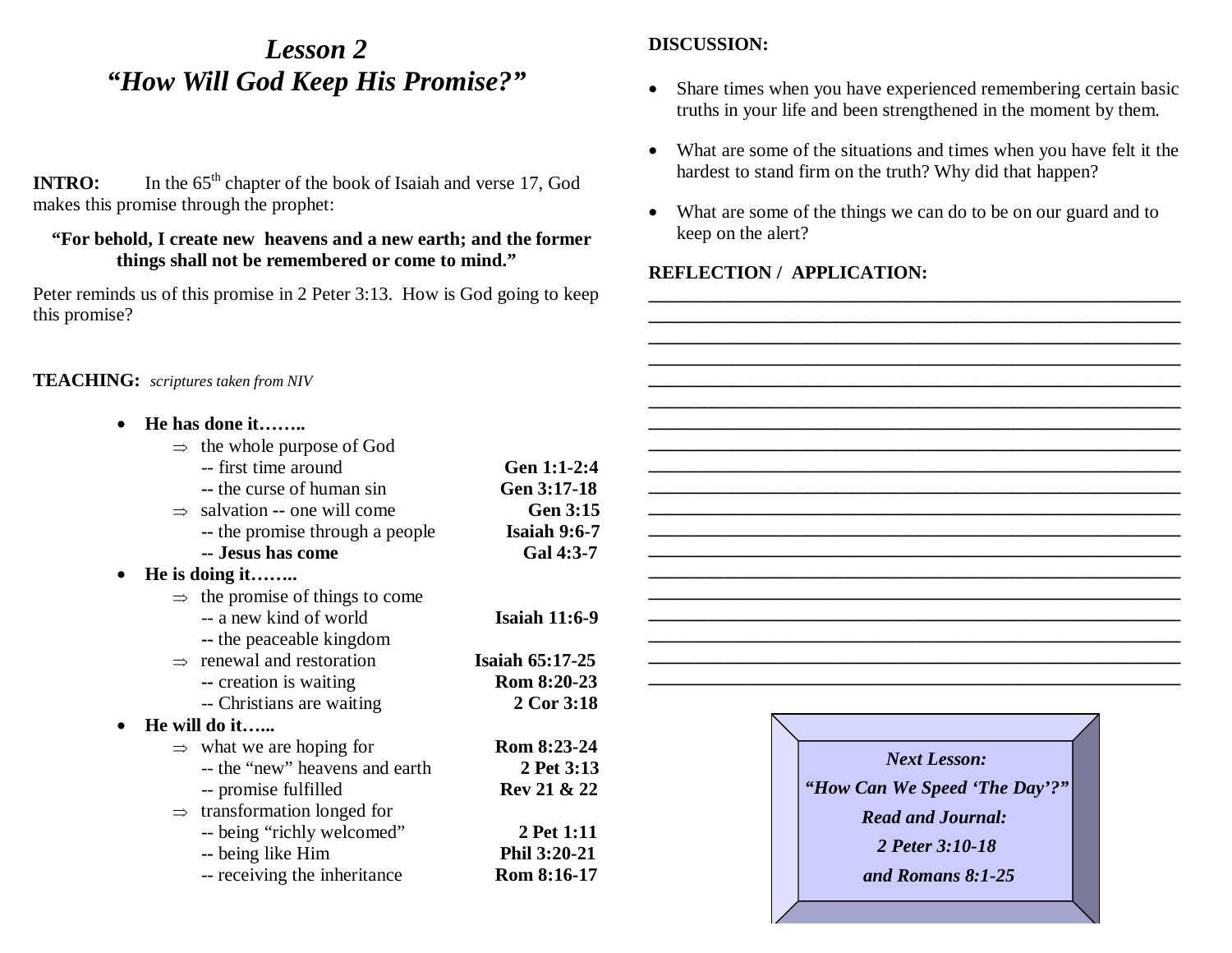## *Lesson 4 "Christian, Be On Your Guard"*

**INTRO:** At our last session, we visited Peter's question, "What sort of people ought you to be…?" The Scriptures tell us we are to be found by the Lord in peace, spotless and blameless, and anticipating the coming Day of the Lord. In knowing these things, Peter tells us that we are to **"be on your guard lest, being carried away by…error…, you fall from your own steadfastness…"** (2 Peter 3:17) How are we to be **"on guard"**?

#### **TEACHING:** *scriptures taken from NASB*

#### **DISCUSSION:**

- • Share the kinds of things you think of when thinking of the end of the world. Is there fear attached to it? Why?
- • Talk about how the whole idea of the end destruction is somehowtied into God's salvation promise in Jesus.
- • When, if ever, have you experienced the deep longing for being with Jesus in our new home with all things made new?

**\_\_\_\_\_\_\_\_\_\_\_\_\_\_\_\_\_\_\_\_\_\_\_\_\_\_\_\_\_\_\_\_\_\_\_\_\_\_\_\_\_\_\_\_\_\_\_\_\_\_\_\_\_\_\_\_\_**

*1 Peter 2:4-12 and I Thess. 4:1:8*

| "Knowing beforehand"                       | 2 Peter 3:17      |                                           |
|--------------------------------------------|-------------------|-------------------------------------------|
| $\Rightarrow$ willful ignorance            | 2 Peter 3:5       |                                           |
| remember the words spoken                  | 2 Peter 3:1-2     |                                           |
| -- the Word and the prophets               |                   |                                           |
| -- "stir it up"                            | 2 Peter 1:12      |                                           |
| $\Rightarrow$ Jesus' words                 | John 16: 1-4      |                                           |
| -- to be kept from stumbling               |                   |                                           |
| -- remembering under the trail             |                   |                                           |
| "Be on you guard lest"                     | 2 Peter 3:17      |                                           |
| $\Rightarrow$ You are led away by error    |                   |                                           |
| -- Peter remembers                         | <b>Gal 2:13</b>   |                                           |
| -- drifting, being carried away, being led | Heb 2:1           |                                           |
| -- danger of seduction                     | Luke 21: 34-36    |                                           |
| $\Rightarrow$ You fall from steadfastness  | 2 Peter 3:17      |                                           |
| -- be careful how you walk                 | Eph 5:7-21        |                                           |
| -- understand what the will of God is      |                   |                                           |
| -- be filled with the Spirit               |                   |                                           |
| "Keep on the alert"                        | <b>Luke 21:36</b> |                                           |
| Guard the treasure entrusted               | 2 Tim 1:14        |                                           |
| -- avoid the worldly                       | 1 Tim 6:20        | <b>Next Lesson:</b>                       |
| -- be about the work                       | Mark 13:33-37     |                                           |
| -- through the Holy Spirit                 | 2 Tim 1:14        | "What Kind of People"                     |
|                                            |                   | Are We to Be"                             |
|                                            |                   | <b>Read and Journal: 2 Peter 3:10-18,</b> |